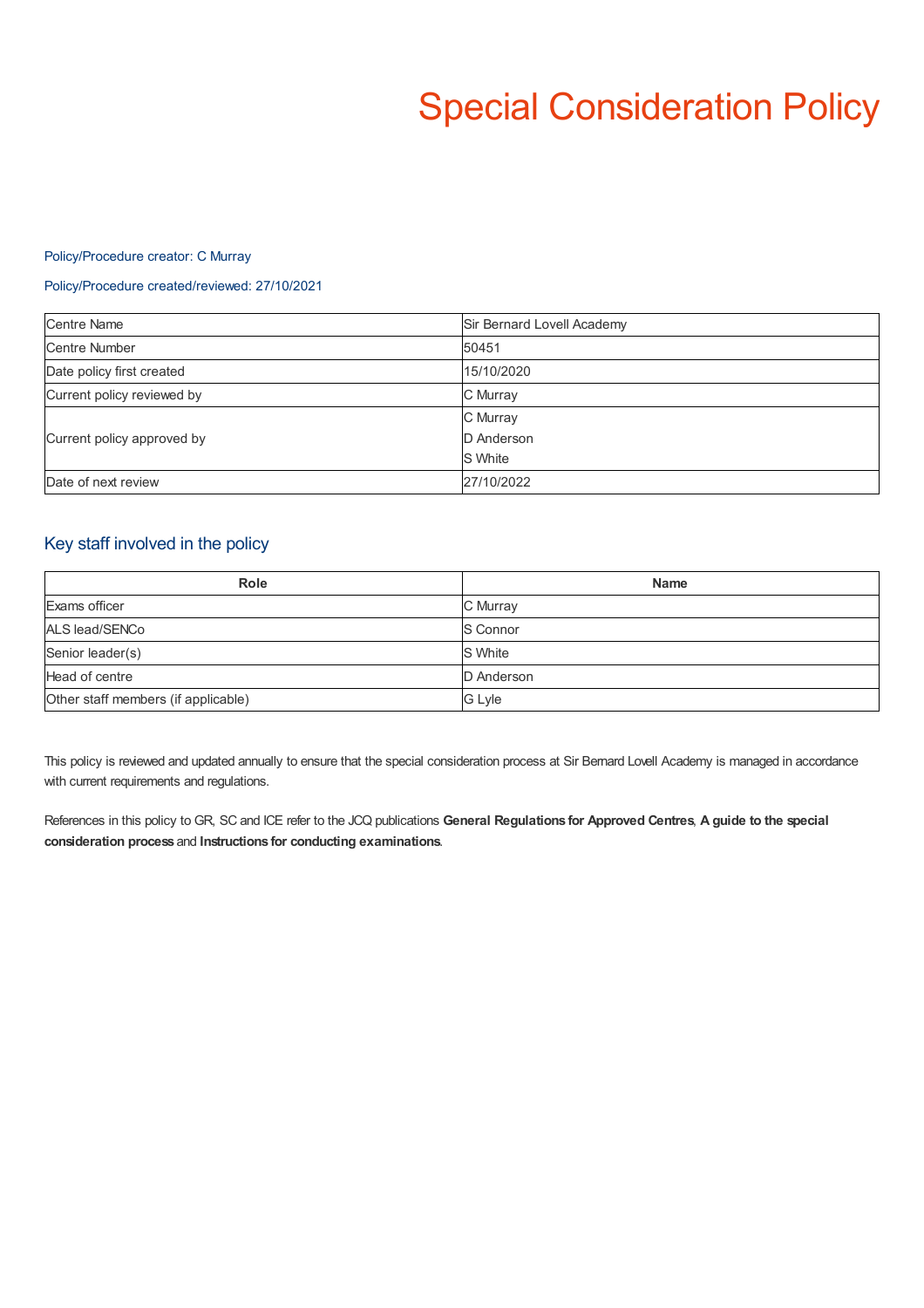# Introduction

(updated 2021/22) Special consideration is given to a candidate who has temporarily experienced illness, injury or some other event outside of their control at the time of the assessment. It is applied when the issue or event has had, or is reasonably likely to have had, a material effect on a candidate's ability to take an assessment or demonstrate his or her normal level of attainment in an assessment. (SC 1)

Special consideration can go some way to assist a candidate affected by a potentially wide range of difficulties, emotional or physical, which may influence performance in their examinations. It cannot remove the difficulty faced by the candidate. This means that there will be some situations where candidates should not be entered for an examination. This is because only minor adjustments can be made to the mark awarded. To make larger adjustments would jeopardize the standard of the examination. (SC 1)

# Purpose of the policy

The purpose of this policy is to identify roles and responsibilities within the special consideration process and confirms Sir Bernard Lovell Academy will submit an application for special consideration where a candidate meets the published criteria. (GR 5.9)

# Eligibility for special consideration

- Candidates will be eligible for special consideration if they have been fully prepared and have covered the whole course but performance in the examination, or in the production of coursework or non-examination assessment, is materially affected by adverse circumstances beyond their control (SC 2.1)
- Special consideration must be applied for at the time of the assessment (SC 2)
- Candidates will NOT be eligible for special consideration if preparation for, or performance in the examination is affected by the reasons detailed in the JCQ publication **A guide to the special consideration process** (SC 2.3)

## Roles and Responsibilities

### **The role of the head of centre**

- Be familiar with, refers to and directs relevant centre staff to the annually updated JCQ publication **A guide to the special consideration process**
- Ensure where a candidate meets the published criteria, an application for special consideration will be submitted to the relevant awarding body by the exams office/officer

### Additional responsibilities:

### Not applicable

### **The role of the examsoffice/officer**

- Refer to the criteria detailed in the JCQ publication **A guide to the special consideration process** to determine where a candidate is/is not eligible for special consideration
- Where a candidate meets the published criteria, submit an application for special consideration to the relevant awarding body

Additional responsibilities:

### Not applicable

### **The role of the senior leader**

• Produce signed evidence to support all applications for special consideration (SC 6)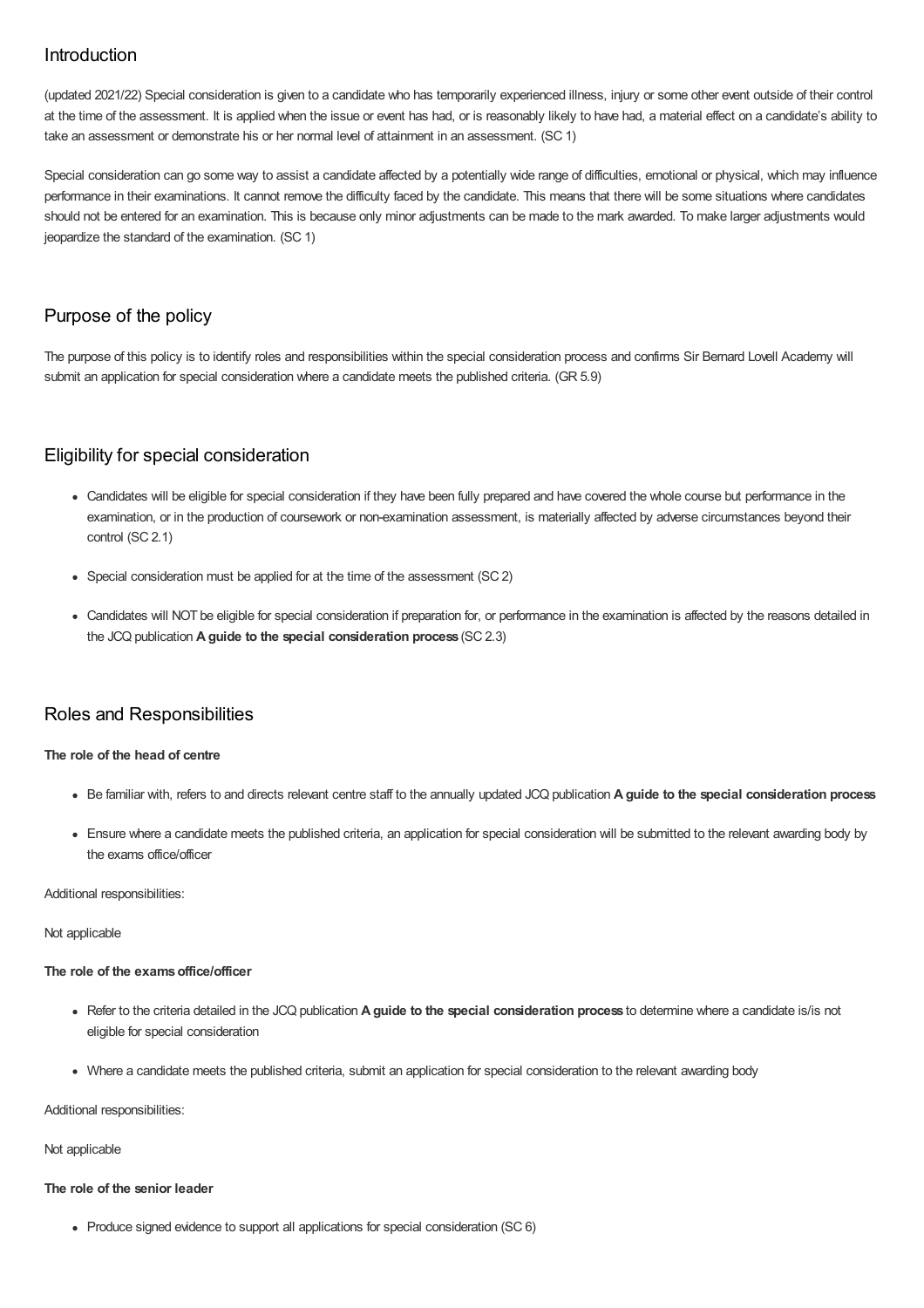Additional responsibilities:

Not applicable

### **The role of other staff**

Provide any appropriate evidence or information that may be required to determine a candidate's eligibility for special consideration

Additional responsibilities:

### Not applicable

### **The role of an affected candidate (or parent/carer)**

Provide any medical or other evidence that may be required to confirm eligibility for special consideration

Additional responsibilities:

Not applicable

# Applying for special consideration

At Sir Bernard Lovell Academy, where a candidate is eligible, special consideration will be applied for at the time of the assessment in accordance with the regulations as detailed in the JCQ publication **A guide to the special consideration process**.

(updated 2021/22) For candidates who are present for the assessment but disadvantaged Sir Bernard Lovell Academy must be satisfied that there has been a material detrimental effect on candidate examination performance or in the production of coursework or non-examination assessment.

Examples where a candidate/candidates may be eligible for special consideration include:

- A candidate arrives for the examination and is clearly unwell, extremely distressed and/or may have sustained an injury that requires emergency access arrangements to be put in place:
	- the candidate is kept under centre supervision (from 30 minutes after the published starting time for that examination until they begin it) while appropriate arrangements are put in place for the candidate to take the examination (ICE 7.4)
	- special consideration is applied if this indisposition has had, or is reasonably likely to have had, a material effect on the candidate's ability to demonstrate his or her normal level of attainment in the examination (SC 1)
- Application for an allowance on the last paper taken in a daywhen a candidate has been entered for three or more examinations timetabled for the same dayand the total duration of those papers is more than 5 hours 30 minutes (GCSE examinations) or more than 6 hours (GCE examinations) (SC 3.3)
- Serious disturbance during the examination (SC 2.1)
- Candidates will not be eligible for special consideration if preparation for, or performance in the examination is affected bya minor disturbance in the examination room caused byanother candidate, such as momentarybad behaviour or a mobile phone ringing (SC2.3)

Additional examples:

#### Not applicable

### **Candidateswho are absent from a timetabled component/unit for acceptable reasons**

If a candidate is absent for acceptable reasons, and Sir Bernard Lovell Academy can support this, special consideration will be applied for if the examination missed is in the terminal series and the minimum requirements for enhanced grading in cases of acceptable absence can be met. (SC 4)

(updated 2021/22) For unitised examinations taken in an examination series prior to certification, candidates must be re-entered for any missed units at the next assessment opportunity. Unless there are difficulties arising, e.g. group performances which cannot be repeated, special consideration will not be awarded. (SC 4)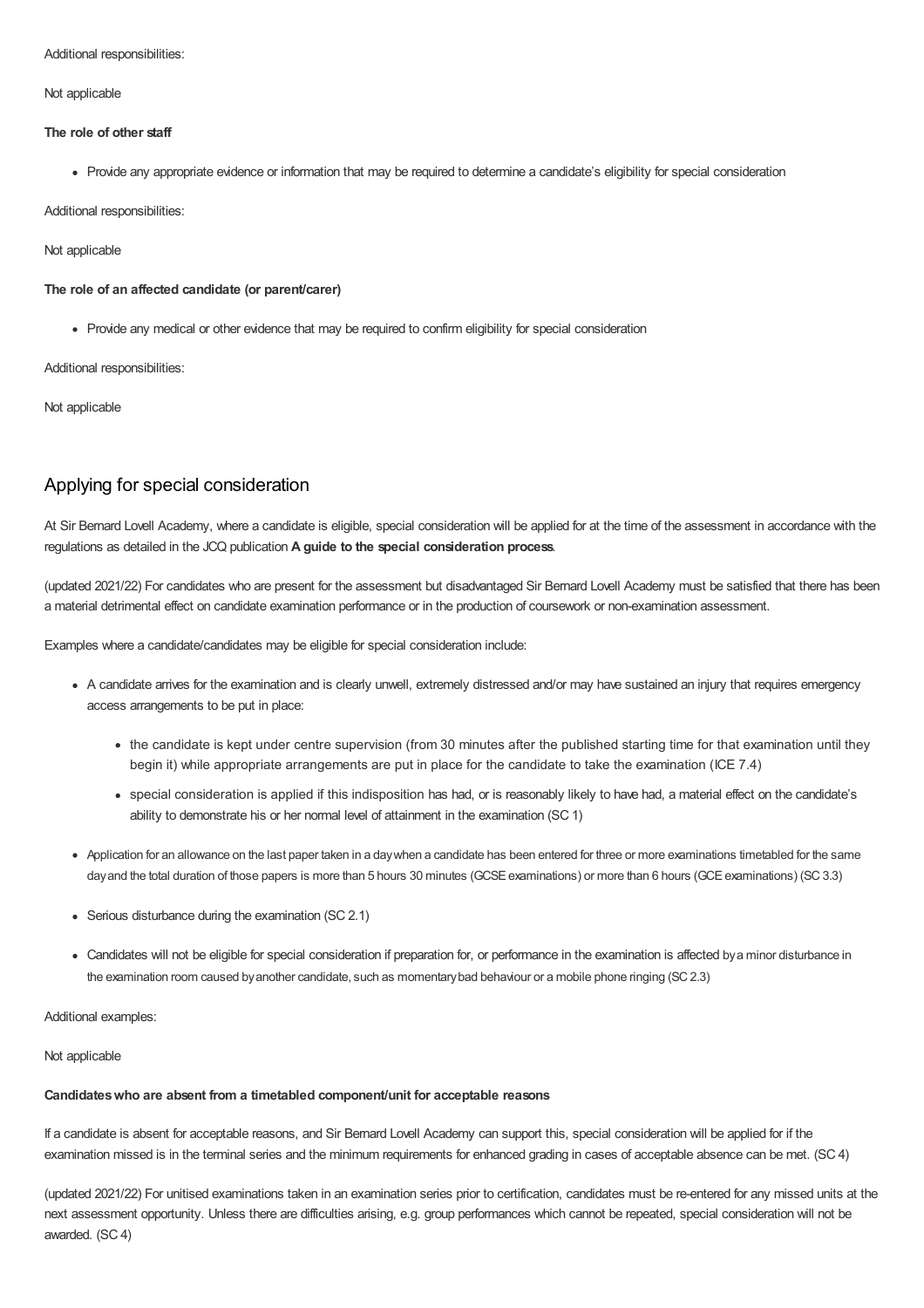### **Other issues**

Where other issues or problems affect a candidate or a group of candidates, special consideration will be explored in **A guide to the special consideration process** and applied for where eligible. This may include, for example:

- Other certification (SC 5)
- Coursework/non-examination assessment extensions (SC 5)
- Shortfall in work (coursework/non-examination assessment) (SC 5)
- Lost or damaged work (non-examination assessment components) (SC 5)
- Candidates taking an incorrect or defective question paper (SC 5)
- Candidates undertaking the wrong controlled assessment or non-examination assessment assignment (SC 5)

### Additional issues:

#### Not applicable

Where a candidate may be eligible for special consideration (a post assessment adjustment) in a vocational qualification, Sir Bernard Lovell Academy will follow **A guide to special consideration** (section 7) and awarding body guidance to determine if, when and how an adjustment can be applied for.

### Processing applications for special consideration

### **The role of the head of centre**

Ensure all eligible applications are supported by signed evidence produced by a member of the senior leadership team (SC 6)

Additional responsibilities:

Not applicable

### **The role of the examsoffice/officer**

- Ensure applications are processed as required by the awarding bodies
- Ensure a candidate/candidates (or a parent/carer) understands that all cases must be dealt with by the centre [SC 6]
- Ensure that special consideration is applied for at the time of the assessment
- Ensure special consideration is not applied for in a cumulative fashion and where a candidate may be affected by different indispositions, ensure special consideration is only applied for the most serious indisposition
- Keep evidence to support all applications on file until after the publication of results and provide the signed evidence produced by a member of the senior leadership team in support an application where this may be requested by an awarding body (SC 6)
- Meet the awarding body deadline(s) for submitting applications

Other responsibilities:

Not applicable

### Submitting applications for special consideration

At Sir Bernard Lovell Academy, where a candidate or group of candidates is/are eligible for special consideration, applications will be submitted to the